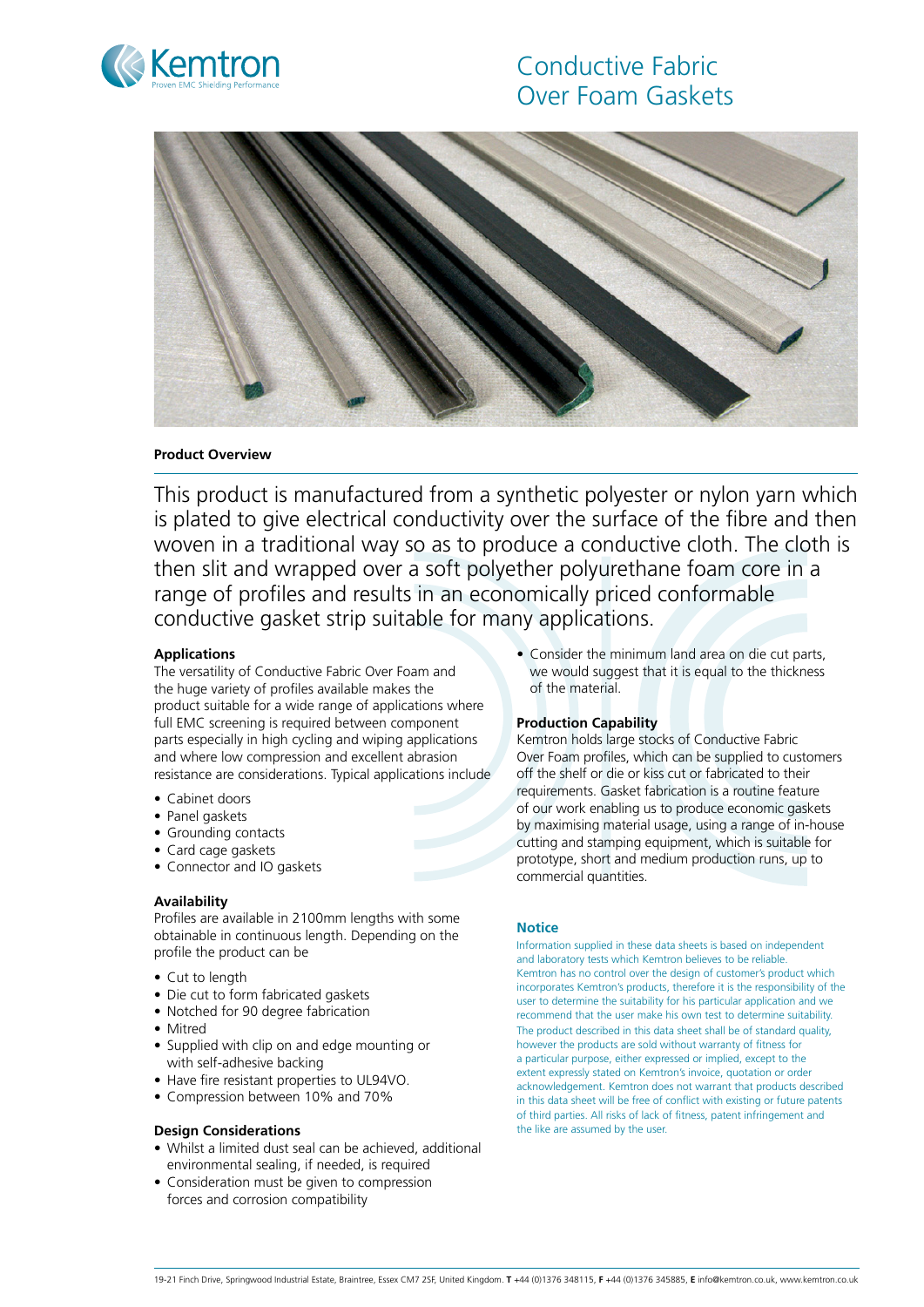

# **Ordering Information**

| E xx             |                     | x                         | x      | x                                                      | <b>XXXXX</b> |
|------------------|---------------------|---------------------------|--------|--------------------------------------------------------|--------------|
| Profile          |                     | Foam                      | Fabric | Finishing /                                            | Length       |
|                  |                     |                           |        | Attachment System                                      |              |
| Profile Guide    |                     |                           |        |                                                        |              |
| Select from list |                     |                           |        |                                                        |              |
| Foam             |                     |                           |        |                                                        |              |
|                  | $\mathbf{1}$<br>$=$ | <b>UI 94HB</b>            |        |                                                        |              |
|                  | 5<br>$=$            | UI 94VO Bromine Free      |        |                                                        |              |
|                  | 6<br>$=$            | <b>UI 94VO</b>            |        |                                                        |              |
|                  | 7<br>$=$            |                           |        | UL94VO Recognised soft foam under the component        |              |
|                  |                     |                           |        | program of Underwriters Laboratories Inc. In specified |              |
|                  |                     | claddings and thicknesses |        |                                                        |              |

| Fabric                  |              | Nickel/Copper C12 Nickel /Copper C70 Silver C2<br>(Polyester Woven) (Polyester Ripstop) (Nylon Ripstop) |              |
|-------------------------|--------------|---------------------------------------------------------------------------------------------------------|--------------|
| Shielding Effectiveness | 97.4dB       | 96dB                                                                                                    | 95dB         |
| Mil DTI 83528C          |              |                                                                                                         |              |
| 20MHz to 10GHz          |              |                                                                                                         |              |
| Test Gasket             |              |                                                                                                         |              |
| 6.4mm x9.5mm            |              |                                                                                                         |              |
| Surface Resistivity     | $0.02\Omega$ | $0.066\Omega$                                                                                           | $0.05\Omega$ |
| ASTM F390 Modified      |              |                                                                                                         |              |
| Abrasion Resistance     | 1,000,000    | 800,000                                                                                                 | 800,000      |
| ASTM D 3886             |              |                                                                                                         |              |
|                         | Cycles       | Cycles                                                                                                  | Cycles       |
| Contact Resistance      | $0.08\Omega$ | $0.11\Omega$                                                                                            | < 1.0        |
| Schlegel LP-3001        |              |                                                                                                         |              |
| 1Kg load at 25.4mm      |              |                                                                                                         |              |
| Compression set         | $< 5\%$      | $< 5\%$                                                                                                 | $< 5\%$      |
| 70°C at 50% compression |              |                                                                                                         |              |
| for 22 Hours            |              |                                                                                                         |              |

# **Fabric**

| $9 =$ Silver C2         | (Nylon Ripstop)     |
|-------------------------|---------------------|
| $4 =$ Nickel/Copper C12 | (Polyester Ripstop) |
| $3 =$ Nickel/Copper C70 | (Polyester Woven)   |

# **Finishing / Attachment System**

|           |          | No pressure sensitive adhesive         |
|-----------|----------|----------------------------------------|
| F         | $=$      | Die cut                                |
| N         | $=$      | Narrow tape                            |
| H         | $\equiv$ | High shear PSA                         |
| $\subset$ | $=$      | PSA in the centre                      |
| P         | $\equiv$ | PSA on inside leg                      |
| 7         | $=$      | Wide release liner                     |
| 27/2T/2H  | $=$      | 2 rows PSA on the same side            |
| A         | $\equiv$ | PSA on adjacent side                   |
| B         | $=$      | PSA on back side                       |
| T         | $=$      | <b>PSA</b>                             |
| L         | $=$      | PSA on lead edge or opposite seam side |
| W         | $=$      | Wide PSA                               |
| K         | $=$      | Kiss $cut + PSA$                       |
| D         | $=$      | Conductive PSA for mechanical reasons  |

# **Length**

In inches; 00000 if continuous

| Example       |  |
|---------------|--|
| $08400 = 84"$ |  |
| $04800 = 48"$ |  |



\*special minimum order quantity may apply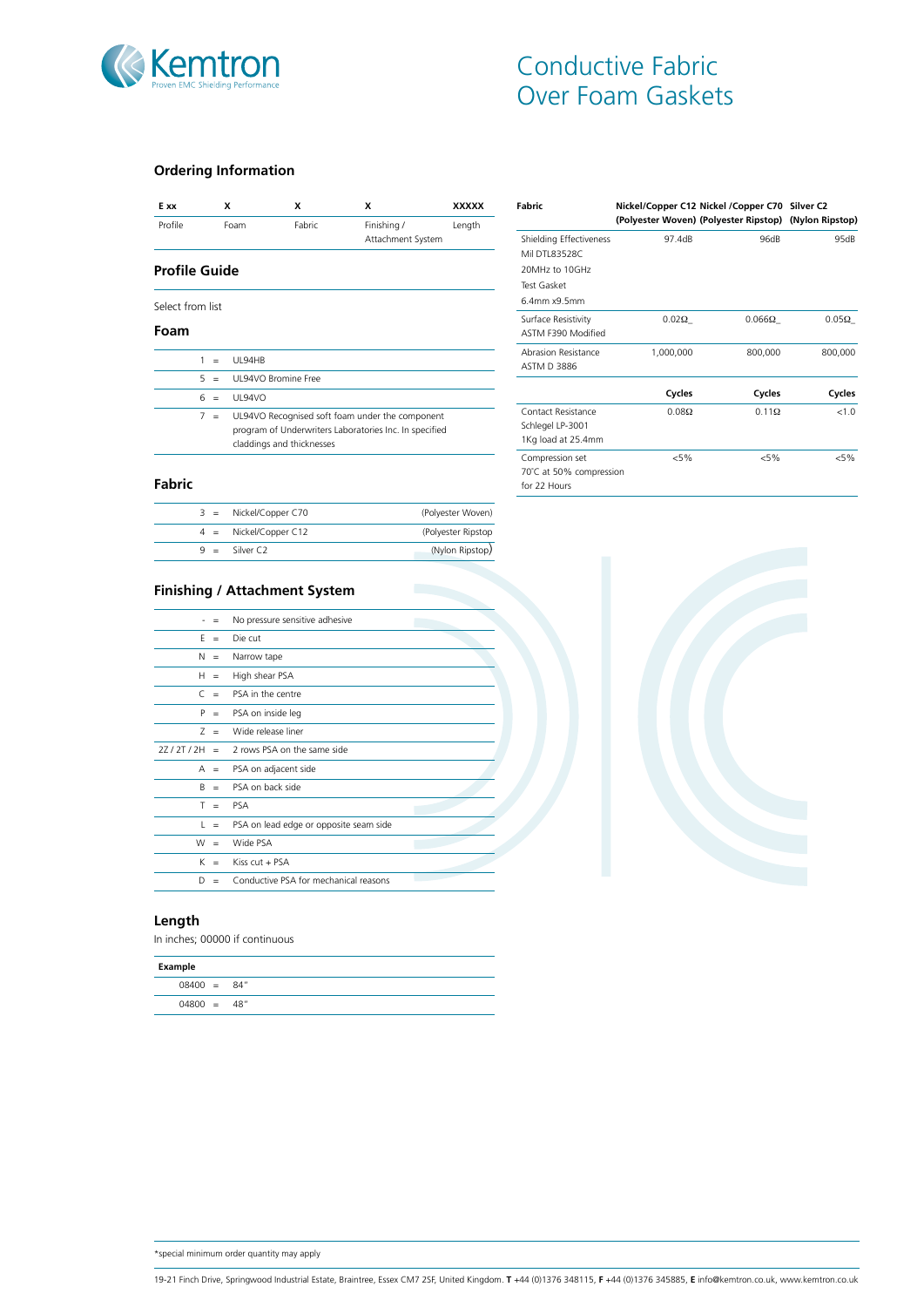

# **Profile Guide**

# **Rectangular Sections**

| Height (mm) | Width (mm) | <b>Profile Code</b> | Height (mm) | Width (mm) | <b>Profile Code</b> |
|-------------|------------|---------------------|-------------|------------|---------------------|
| 0.5         | $4.0\,$    | E83                 | 3.0         | 16.0       | ES6                 |
| 0.5         | $5.0$      | E59                 | 3.0         | 25.4       | E44*                |
| 0.5         | 6.0        | ES1                 | 3.0         | 40.9       | $EC6*$              |
| 0.5         | $7.0\,$    | E88                 | 3.0         | 43.0       | ED5*                |
| 0.5         | 10.0       | E91                 | 3.2         | 6.4        | E70                 |
| 0.5         | 15.0       | EU1                 | 3.2         | 9.5        | EQ1                 |
| 0.5         | 17.0       | ES2                 | 3.2         | 9.5        | E62                 |
| 0.5         | 22.5       | ET8                 | 3.2         | 12.7       | E28                 |
| 1.0         | 3.0        | E37                 | 3.2         | 17.5       | EM7*                |
| 1.0         | 4.0        | E03                 | 3.2         | 19.0       | EN9*                |
| 1.0         | 5.0        | E12                 | 3.2         | 20.2       | EM9*                |
| 1.0         | $7.0$      | E06                 | 3.3         | 4.8        | E74                 |
| 1.0         | 10.0       | E11                 | 3.7         | 21.0       | E65                 |
| 1.0         | 11.0       | ET3                 | 4.0         | $4.0\,$    | EB4                 |
| 1.0         | 13.0       | E99                 | 4.0         | $8.0\,$    | EP6                 |
| 1.0         | 13.6       | ET4                 | 4.0         | 10.0       | EN1                 |
| 1.0         | 15.0       | $EJ6*$              | 4.0         | 15.0       | E78                 |
| 1.0         | 16.0       | ET5                 | 4.6         | 41.3       | E47*                |
| 1.0         | 18.0       | E39                 | $5.0$       | 5.5        | EN <sub>2</sub>     |
| 1.0         | 25.4       | E29<br>n.           | $5.0$       | 8.0        | E73                 |
| 1.0         | 41.3       | $EC5*$              | 5.0         | 9.0        | EJ7                 |
| $1.2$       | 8.0        | E97*                | 5.0         | 12.0       | ES7                 |
| 1.5         | 3.8        | EN <sub>6</sub>     | 5.0         | 14.5       | EP <sub>2</sub>     |
| 1.5         | $5.0$      | ED9                 | 5.1         | 5.1        | E14                 |
| 1.5         | $7.0$      | E61                 | 5.1         | 6.4        | EP8                 |
| 1.5         | 10.0       | EG2                 | 5.5         | 10.0       | EN3                 |
| 1.5         | 14.0       | EB5                 | $6.0\,$     | 6.0        | E79                 |
| 1.5         | 16.2       | ET7                 | 6.0         | 6.5        | EN4                 |
| 1.5         | 27.0       | EA8*                | 6.0         | 8.0        | EJ4                 |
| 2.0         | 2.5        | EU2                 | 6.0         | 25.4       | ES8                 |
| 2.0         | 3.0        | EU4                 | $6.2\,$     | 22.0       | ES9                 |
| 2.0         | 4.0        | E81<br>П            | $6.2\,$     | 28.5       | ET1                 |
| 2.0         | $7.0\,$    | E77                 | 6.4         | 9.5        | E66                 |
| 2.0         | $7.5\,$    | $EC7*$              | 6.4         | 12.7       | E25                 |
| $2.0$       | 10.0       | E08                 | 6.4         | 41.3       | EG9*                |
| $2.0$       | 12.7       | E24                 | $6.5\,$     | 10.0       | EN5                 |
| $2.0\,$     | 17.5       | ED3                 | $6.5\,$     | 14.5       | EP3                 |
| 2.0         | 18.0       | EN8                 | 7.0         | 7.0        | EP9                 |
| $2.0$       | 19.0       | $EG7*$              | 7.5         | 15.0       | E05*                |
| 2.0         | 21.0       | E58                 | 8.0         | $8.0\,$    | EG8                 |
| 2.0         | 22.0       | EH4*                | 9.5         | 9.5        | E63                 |
| 2.0         | 28.6       | E09*                | 9.5         | 12.7       | E68                 |
| 2.0         | 41.3       | $E07*$              | 9.5         | 20.0       | E84*                |
| 2.0         | 60.0       | E30*                | 9.5         | 25.4       | E20*                |
| 3.0         | 2.0        | EU5                 | 10.0        | 10.0       | $EP5*$              |
| 3.0         | 3.0        | E18                 | 11.5        | 10.5       | E80                 |
| 3.0         | 4.0        | EO1                 | 15.9        | 25.4       | E75*                |
| 3.0         | 5.0        | EM8                 | 17.0        | 17.0       | E49*                |
| 3.0         | 7.0        | ES5                 | 25.0        | 20.0       | E36*                |
|             |            |                     |             |            |                     |

\*special minimum order quantity may apply

19-21 Finch Drive, Springwood Industrial Estate, Braintree, Essex CM7 2SF, United Kingdom. **T** +44 (0)1376 348115, **F** +44 (0)1376 345885, **E** info@kemtron.co.uk, www.kemtron.co.uk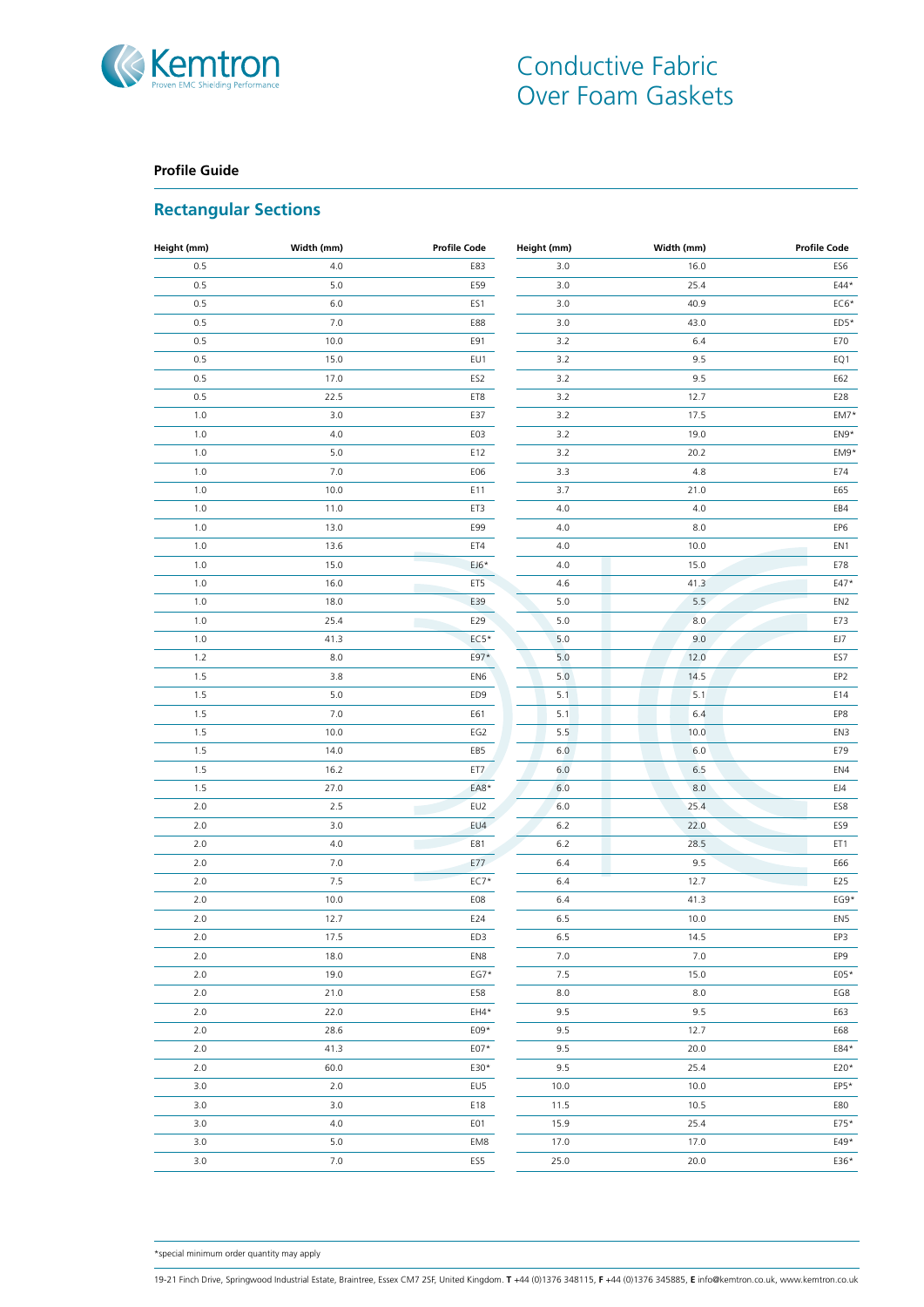



\*special minimum order quantity may apply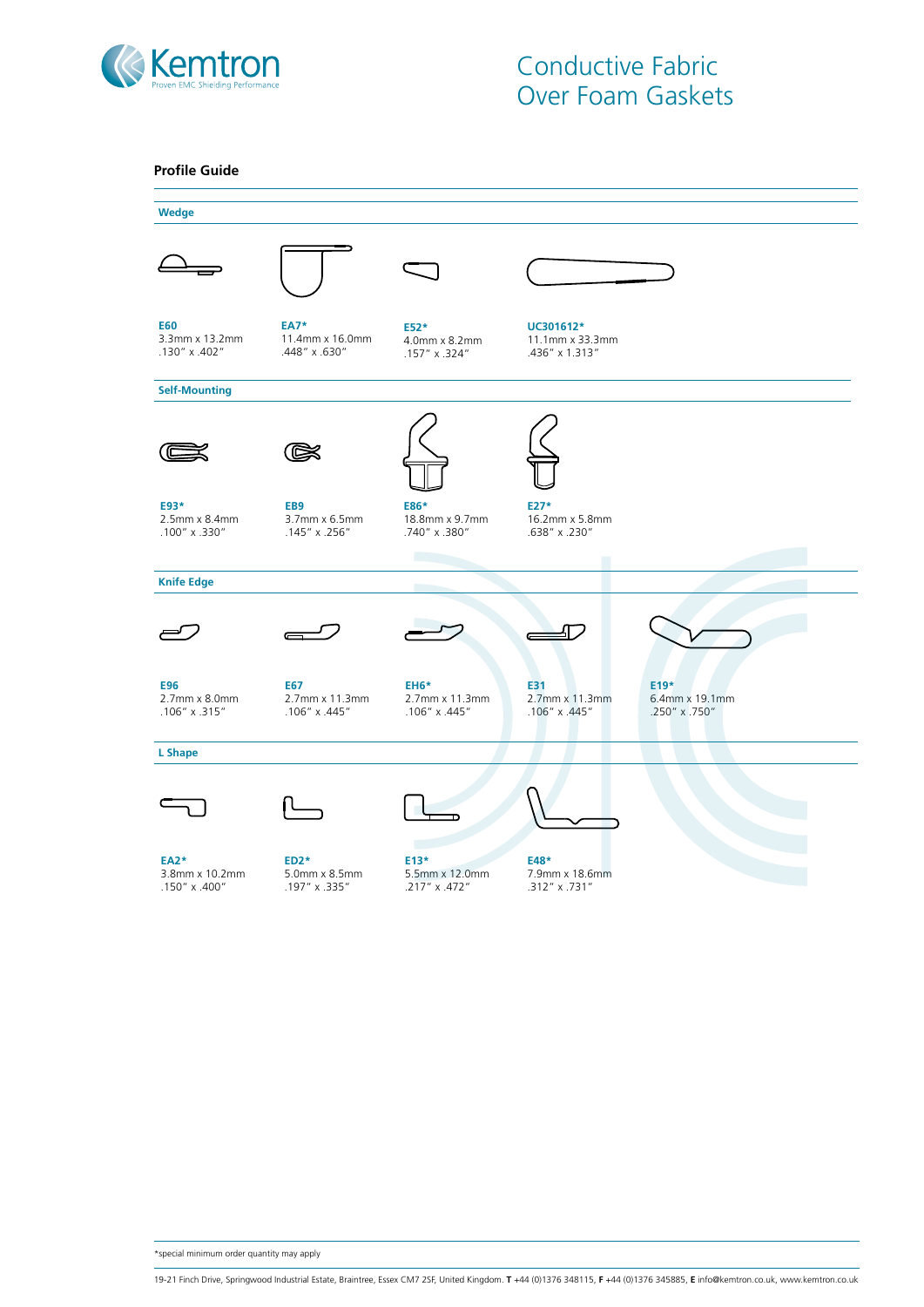

| <b>Profile Guide</b>                     |                                                         |                                                    |                                          |                                                   |                                        |
|------------------------------------------|---------------------------------------------------------|----------------------------------------------------|------------------------------------------|---------------------------------------------------|----------------------------------------|
| <b>Bell Shaped</b>                       |                                                         |                                                    | <b>Round</b>                             |                                                   |                                        |
|                                          |                                                         |                                                    | $\odot$                                  |                                                   |                                        |
| EU7<br>2.5mm x 7.6mm<br>.098" x .300"    | ET <sub>2</sub><br>3.0mm x 8.00mm<br>.118" x .315"      |                                                    | E69*<br>2.5mm diameter<br>.098" diameter |                                                   |                                        |
| <b>T-Shape</b>                           |                                                         |                                                    |                                          |                                                   |                                        |
|                                          |                                                         |                                                    |                                          |                                                   |                                        |
| $ED4*$<br>3.9mm x 6.0mm<br>.152" x .235" | $ED1*$<br>4.0mm x 6.2mm<br>.157" x .244"                | EA <sub>9</sub><br>4.0mm x 6.2mm<br>.157" x .244"  | EJ2<br>4.0mm x 6.2mm<br>.157" x .244"    | <b>EQ2*</b><br>4.8mm x 6.4mm<br>.190" x .250"     | E41*<br>5.1mm x 4.8mm<br>.200" x .190" |
|                                          |                                                         |                                                    |                                          |                                                   |                                        |
| E53*<br>7.6mm x 6.9mm<br>.300" x .272"   | EH8*<br>10.0mm x 10.0mm<br>.395" x .395"                |                                                    |                                          |                                                   |                                        |
| <b>D-Shape</b>                           |                                                         |                                                    |                                          |                                                   |                                        |
| $\sum$                                   |                                                         | ○                                                  |                                          |                                                   |                                        |
| E17<br>1.5mm x 3.8mm<br>.060" x .150"    | ET <sub>6</sub><br>1.5mm x 6.4mm<br>$.059''$ x $.250''$ | $EG6*$<br>1.8mm x 4.6mm<br>.070" x .180"           | ES3<br>2.0mm x 6.0mm<br>.079" x .236"    | EP <sub>1</sub><br>2.0mm x 8.0mm<br>.079" x .315" | EJ8<br>2.0mm x 10.0mm<br>.079" x .394" |
|                                          |                                                         |                                                    | $\mathbf{C}$                             |                                                   |                                        |
| EK4<br>2.0mm x 12.7mm<br>.079" x .500"   | E51<br>2.0mm x 17.1mm<br>.080" x .675"                  | EH <sub>2</sub><br>2.0mm x 17.2mm<br>.080" x .675" | E57<br>2.3mm x 2.3mm<br>.090" x .090"    | E45<br>2.3mm x 3.9mm<br>.090" x .155"             | EJ9<br>2.3mm x 10.0mm<br>.090" x .394" |
|                                          |                                                         |                                                    |                                          |                                                   |                                        |
| EK5<br>2.3mm x 12.7mm<br>.090" x .500"   | ED7<br>2.3mm x 12.7mm<br>.090" x .500"                  | ES4<br>2.5mm x 6.4mm<br>.100" x .250"              | ET9<br>2.5mm x 7.6mm<br>.100" x .300"    | EU8<br>2.5mm x 8.0mm<br>.100" x .315"             | EK1<br>2.7mm x 10.0mm<br>.106" x .394" |

\*special minimum order quantity may apply

19-21 Finch Drive, Springwood Industrial Estate, Braintree, Essex CM7 2SF, United Kingdom. **T** +44 (0)1376 348115, **F** +44 (0)1376 345885, **E** info@kemtron.co.uk, www.kemtron.co.uk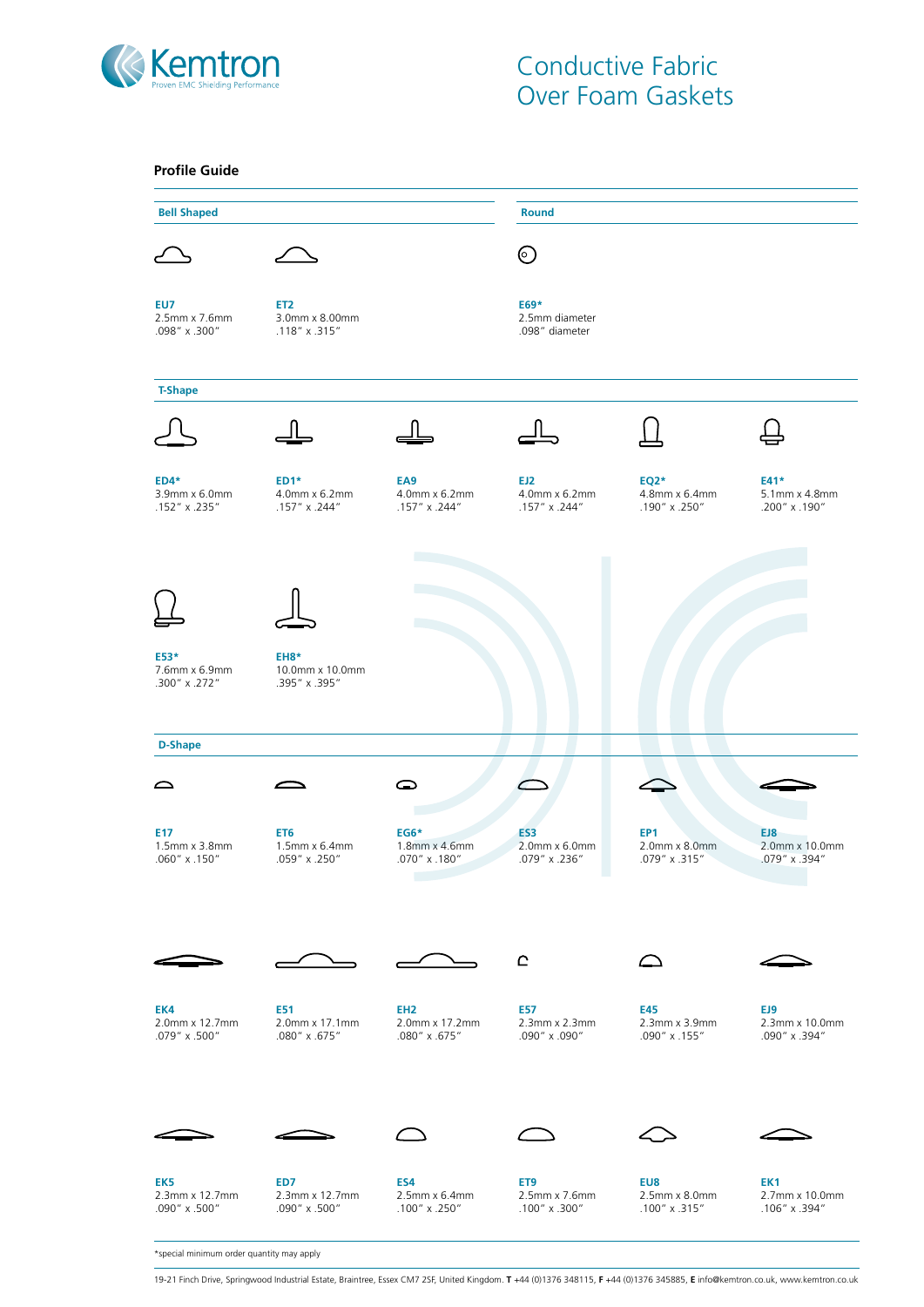

| <b>D-Shape</b>                  |                                 |                                       |                                         |                                 |                                 |  |
|---------------------------------|---------------------------------|---------------------------------------|-----------------------------------------|---------------------------------|---------------------------------|--|
|                                 |                                 |                                       |                                         |                                 |                                 |  |
|                                 |                                 |                                       |                                         |                                 |                                 |  |
| EK6                             | E87                             | EJ5                                   | EA3                                     | EA1                             | E26                             |  |
| 2.7mm x 12.7mm<br>.106" x .500" | 2.8mm x 9.7mm<br>.100" x .380"  | 3.0mm x 12.7mm<br>$.118''$ x $.500''$ | 3.1mm x 3.8mm<br>$.120'' \times .150''$ | 3.1mm x 6.4mm<br>.120" x .250"  | 3.1mm x 9.1mm<br>.120" x .360"  |  |
|                                 |                                 |                                       |                                         |                                 |                                 |  |
|                                 |                                 |                                       |                                         |                                 |                                 |  |
|                                 |                                 |                                       |                                         | $\mathcal{L}_{\perp}$           |                                 |  |
| EK <sub>2</sub>                 | EK7                             | EM <sub>6</sub>                       | <b>E90</b>                              | EG4                             | EK3                             |  |
| 3.3mm x 10.0mm<br>.130" x .394" | 3.3mm x 12.7mm<br>.130" x .500" | 3.5mm x 9.5mm<br>.140" x .375"        | 3.6mm x 6.4mm<br>.140" x .250"          | 3.8mm x 3.8mm<br>.150" x .150"  | 3.8mm x 10.0mm<br>.150" x .394" |  |
|                                 |                                 |                                       |                                         |                                 |                                 |  |
|                                 |                                 |                                       |                                         |                                 |                                 |  |
|                                 |                                 |                                       |                                         |                                 |                                 |  |
| EK8                             | EA <sub>5</sub>                 | E35                                   | E43*                                    | EH <sub>1</sub>                 | EH <sub>7</sub>                 |  |
| 3.8mm x 12.7mm<br>.150" x .500" | 4.0mm x 6.0mm<br>.156" x .236"  | 4.0mm x 7.4mm<br>.156" x .292"        | 4.0mm x 7.4mm<br>.156" x .292"          | 4.0mm x 12.7mm<br>.157" x .500" | 4.0mm x 12.7mm<br>.157" x .500" |  |
|                                 |                                 |                                       |                                         |                                 |                                 |  |
|                                 |                                 |                                       |                                         |                                 |                                 |  |
|                                 |                                 |                                       | డా                                      |                                 |                                 |  |
| EM3*                            | E50*                            | EM <sub>5</sub>                       | E64*                                    | <b>EB1*</b>                     | <b>E04</b>                      |  |
| 4.0mm x 12.7mm<br>.157" x .500" | 4.3mm x 9.7mm<br>.170" x .380"  | 4.3mm x 9.7mm<br>.170" x .380"        | 4.7mm x 12.2mm<br>.185" x .480"         | 4.7mm x 12.2mm<br>.185" x .480" | 4.8mm x 7.6mm<br>.189" x .300"  |  |
|                                 |                                 |                                       |                                         |                                 |                                 |  |
|                                 |                                 |                                       |                                         |                                 |                                 |  |
|                                 |                                 |                                       |                                         |                                 |                                 |  |
| E50*                            | <b>EM2*</b>                     | EJ1                                   | E10                                     | <b>EA6*</b>                     | EP4                             |  |
| 5.0mm x 17.2mm<br>.197" x .675" | 5.0mm x 17.2mm<br>.197" x .675" | 5.5mm x 12.7mm<br>.217" x .500"       | 6.4mm x 9.5mm<br>.250" x .375"          | 6.4mm x 9.5mm<br>.250" x .375"  | 8.4mm x 10.0mm<br>.335" x .394" |  |



**EH5** 9.53mm x 12.7mm .375" x .500"

\*special minimum order quantity may apply